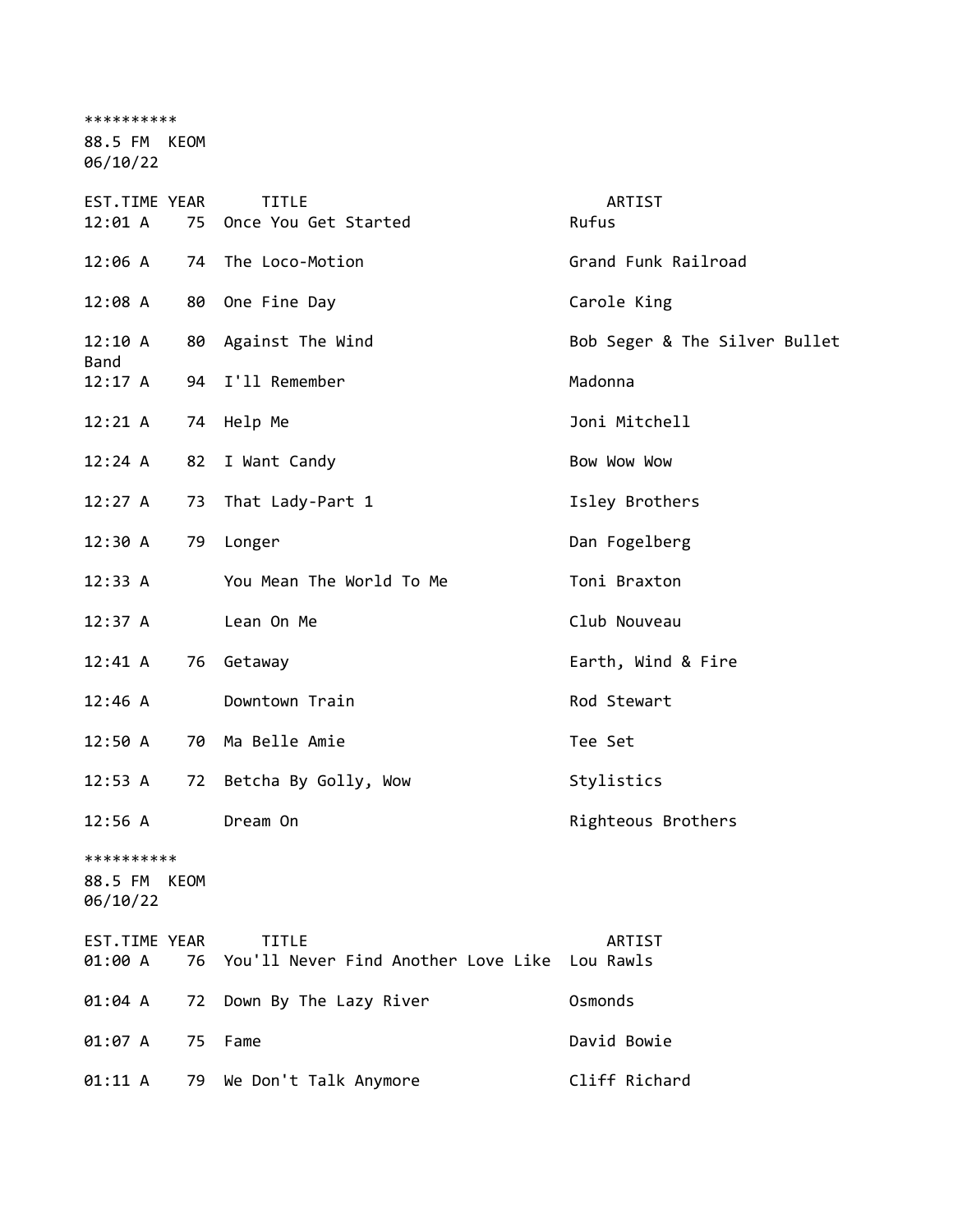| 01:15 A                                | 73 | Time In A Bottle                    | Jim Croce            |
|----------------------------------------|----|-------------------------------------|----------------------|
| 01:18 A                                | 78 | What You Won't Do For Love          | Bobby Caldwell       |
| 01:21 A                                |    | The Best                            | Tina Turner          |
| 01:25 A                                | 96 | Change The World                    | Eric Clapton         |
| 01:29A                                 | 73 | Top Of The World                    | Carpenters           |
| 01:32 A                                | 74 | Clap For The Wolfman                | Guess Who            |
| 01:35 A                                | 81 | I Love A Rainy Night                | Eddie Rabbitt        |
| 01:38 A                                | 70 | We Gotta Get You A Woman            | Todd Rundgren        |
| 01:43 A                                |    | You're Still The One                | Shania Twain         |
| 01:46 A                                | 71 | Day After Day                       | Badfinger            |
| 01:49 A                                |    | Where Were You When I Was Falling I | Lobo                 |
| 01:52 A                                | 77 | Hey Deanie                          | Shaun Cassidy        |
| 01:56 A                                |    | 85 Living In America                | James Brown          |
| **********<br>88.5 FM KEOM<br>06/10/22 |    |                                     |                      |
| EST.TIME YEAR<br>02:01 A               | 79 | <b>TITLE</b><br>Sail On             | ARTIST<br>Commodores |
| 02:05 A                                | 70 | The Letter                          | Joe Cocker           |
| 02:09 A                                | 79 | Dim All The Lights                  | Donna Summer         |
| 02:15 A                                | 77 | Emotion                             | Samantha Sang        |
| 02:19 A                                | 78 | Disco Inferno                       | Trammps              |
| 02:22 A                                | 82 | Gypsy                               | Fleetwood Mac        |
| 02:26 A                                | 95 | Breakfast At Tiffany's              | Deep Blue Something  |
| 02:30 A                                | 72 | Alone Again (Naturally)             | Gilbert O'Sullivan   |
| 02:34 A                                | 74 | Let Me Be There                     | Olivia Newton-John   |
| 02:37 A                                | 81 | Queen Of Hearts                     | Juice Newton         |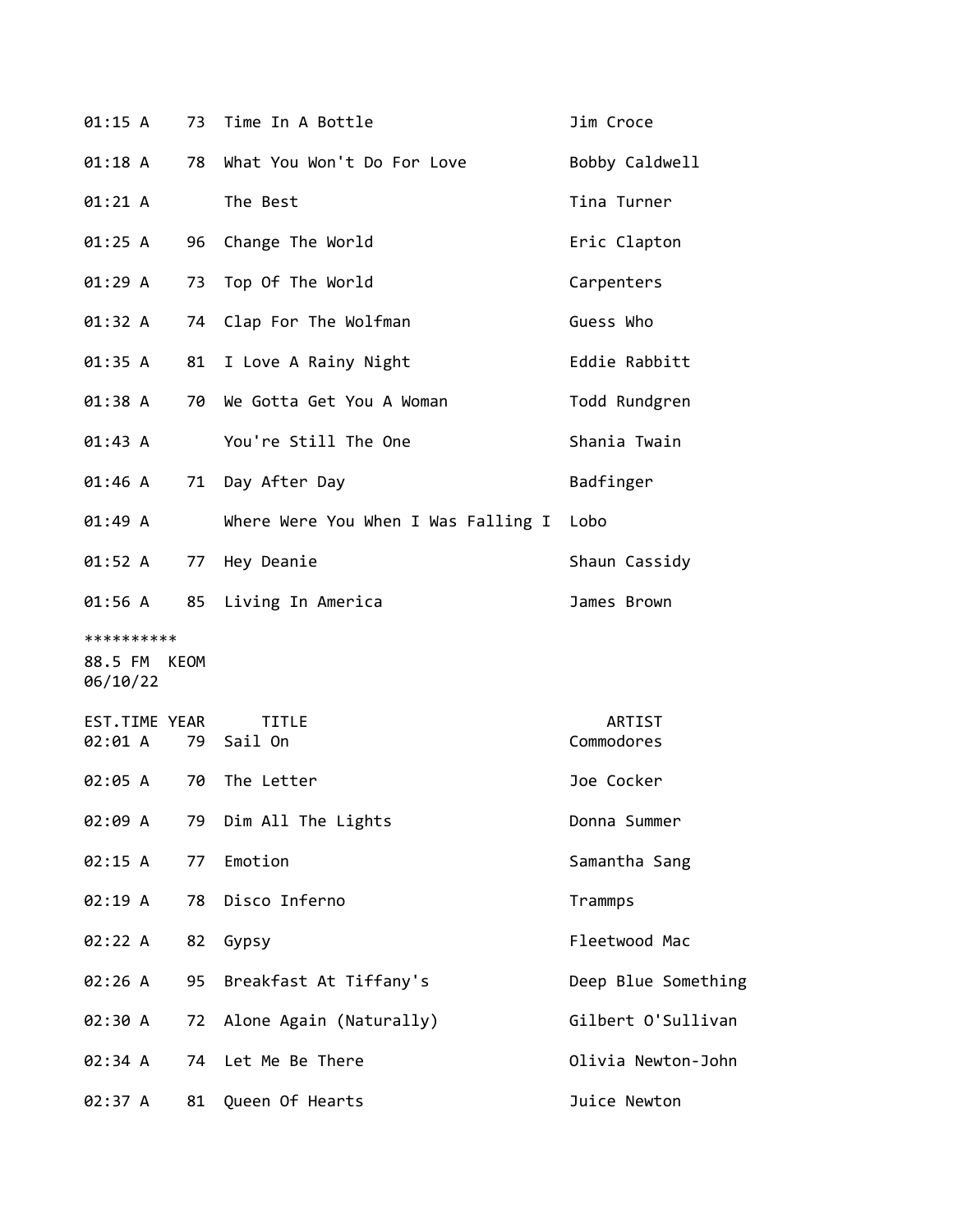| 02:40 A                                | 76 I Only Want To Be With You       | Bay City Rollers       |
|----------------------------------------|-------------------------------------|------------------------|
| 02:45 A                                | My Lovin' (You're Never Gonna Get I | EnVogue                |
| 02:49 A                                | 78 Groove Line                      | Heatwave               |
| 02:53 A                                | 77 You Make Me Feel Like Dancing    | Leo Sayer              |
| 02:56 A                                | We Are The Champions                | Queen                  |
| **********<br>88.5 FM KEOM<br>06/10/22 |                                     |                        |
| EST.TIME YEAR<br>03:00 A               | <b>TITLE</b><br>74 Dancing Machine  | ARTIST<br>Jackson 5    |
| 03:02 A                                | 75 Nights On Broadway               | Bee Gees               |
| 03:07 A                                | 76 Lonely Night (Angel Face)        | Captain & Tennille     |
| 03:10 A<br>88                          | One Good Woman                      | Peter Cetera           |
| 03:15 A                                | 75 At Seventeen                     | Janis Ian              |
| 03:19 A                                | 79 Lady                             | Little River Band      |
| 03:24 A<br>89                          | The Last Worthless Evening          | Don Henley             |
| 03:29 A                                | 71 Family Affair                    | Sly & The Family Stone |
| 03:31 A                                | 78 I Just Wanna Stop                | Gino Vannelli          |
| 81<br>03:35 A                          | Being With You                      | Smokey Robinson        |
| 03:39 A                                | 78 My Angel Baby                    | Toby Beau              |
| 03:44 A                                | I'll Be Your Everything             | Tommy Page             |
| 03:48 A<br>72                          | Sweet Seasons                       | Carole King            |
| 03:51 A                                | 70 Give Me Just A Little More Time  | Chairmen Of The Board  |
| 03:54 A                                | 75 Magic                            | Pilot                  |
| 03:58 A<br>75                          | Fire                                | Ohio Players           |
| **********                             |                                     |                        |
| 88.5 FM<br>KEOM                        |                                     |                        |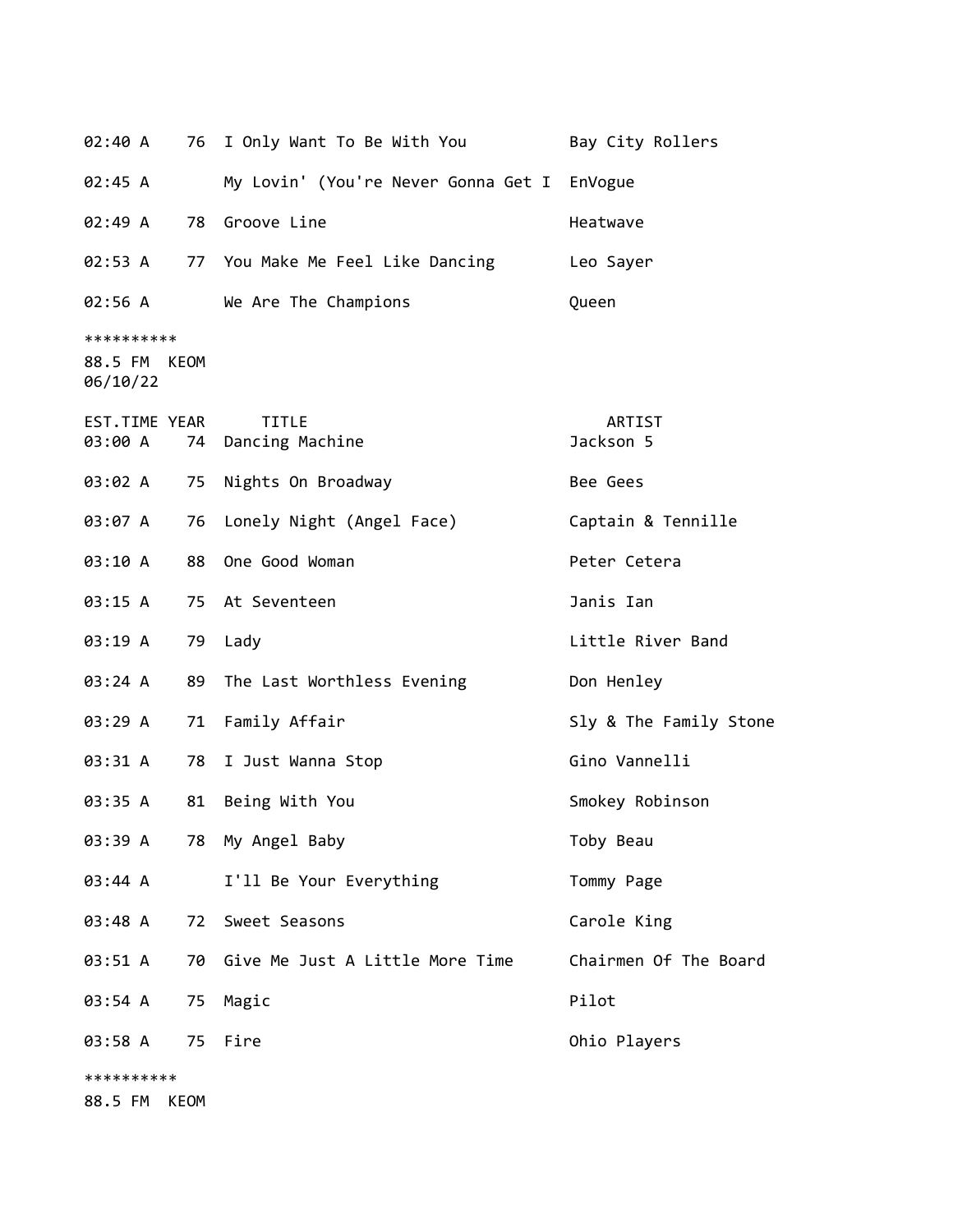| EST.TIME YEAR<br>04:01 A               | <b>TITLE</b><br>74 Tin Man                         | ARTIST<br>America  |
|----------------------------------------|----------------------------------------------------|--------------------|
| 04:05 A                                | 74 You Make Me Feel Brand New                      | Stylistics         |
| 04:09 A                                | Sister Christian                                   | Night Ranger       |
| 04:15 A                                | Don't Let The Sun Go Down On Me<br>74              | Elton John         |
| 04:20 A                                | Daydream Believer<br>79                            | Anne Murray        |
| 04:23 A                                | If I'd Been The One<br>83                          | .38 Special        |
| 04:27 A                                | Real, Real, Real                                   | Jesus Jones        |
| 04:30 A                                | Lean On Me<br>72                                   | Bill Withers       |
| 04:34 A<br>70                          | Montego Bay                                        | Bobby Bloom        |
| 04:37 A                                | 85<br>Can't Fight This Feeling                     | REO Speedwagon     |
| 04:42 A                                | 70<br>My Baby Loves Lovin'                         | White Plains       |
| 04:46 A                                | If You Had My Love                                 | Jennifer Lopez     |
| 04:50 A                                | Cold As Ice<br>77                                  | Foreigner          |
| 78<br>04:53 A                          | Fire                                               | Pointer Sisters    |
| 04:56 A                                | Fool To Cry                                        | Rolling Stones     |
| **********<br>88.5 FM KEOM<br>06/10/22 |                                                    |                    |
| EST.TIME YEAR<br>05:02 A               | <b>TITLE</b><br>74<br>Rock Me Gently               | ARTIST<br>Andy Kim |
| 05:05 A                                | When You're In Love With A Beautifu Dr. Hook<br>79 |                    |
| 05:08 A                                | Annie's Song<br>74                                 | John Denver        |
| 05:11 A                                | 81<br>Say Goodbye To Hollywood                     | Billy Joel         |
| 05:16 A                                | One More Try                                       | Timmy T.           |
| 05:19 A                                | 75<br>Supernatural Thing                           | Ben E. King        |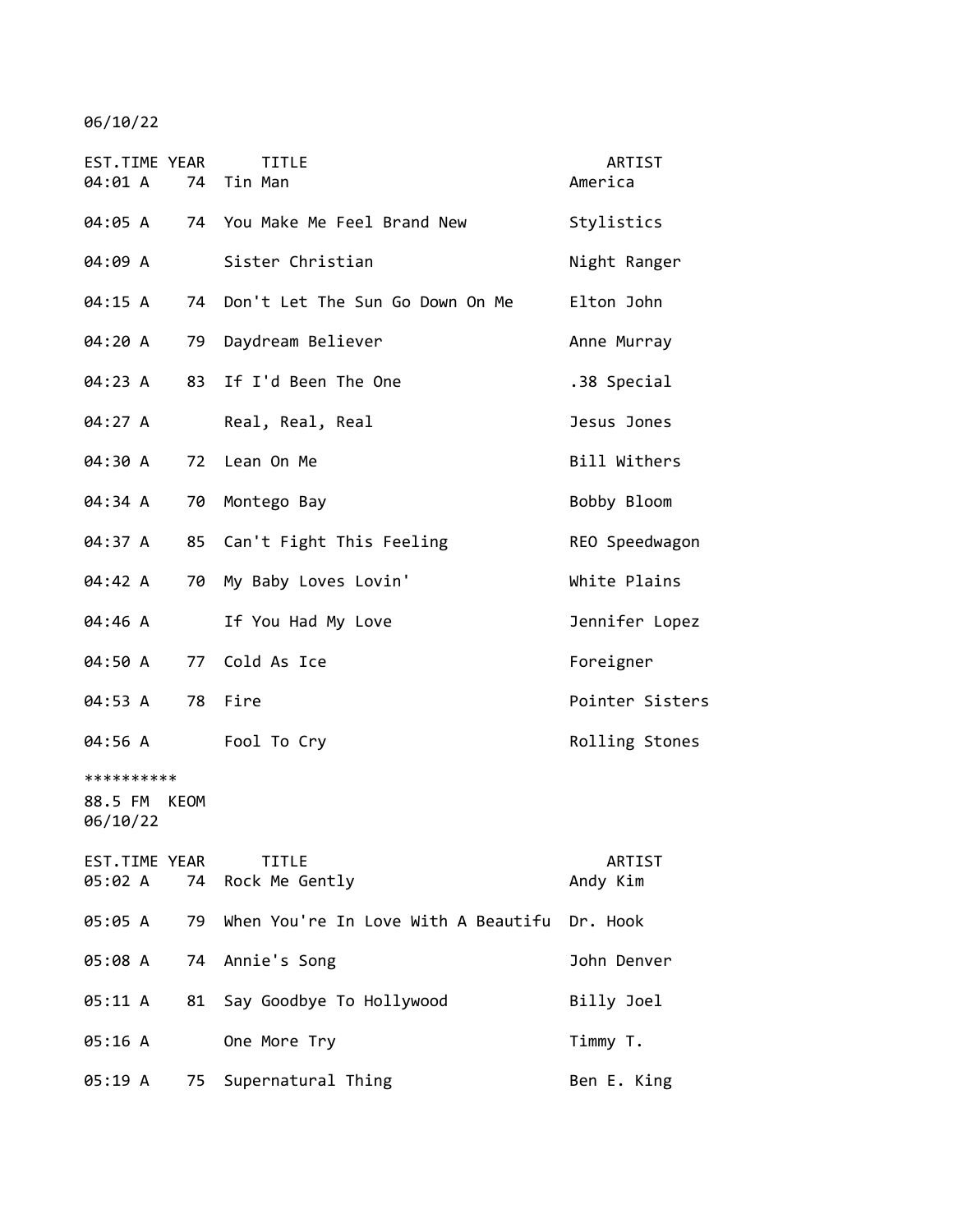| 05:22 A                                | 81 | The Voice                             | Moody Blues                   |
|----------------------------------------|----|---------------------------------------|-------------------------------|
| 05:26A                                 |    | 70 Get Ready                          | Rare Earth                    |
| 05:29 A                                |    | 76 Don't Leave Me This Way            | Thelma Houston                |
| 05:33 A                                |    | Quite Playing Games (With My Heart)   | Backstreet Boys               |
| 05:37 A                                | 81 | Endless Love                          | Lionel Richie & Diana Ross    |
| 05:41 A                                | 70 | Groovy Situation                      | Gene Chandler                 |
| 05:46 A                                | 99 | Amazed                                | Lonestar                      |
| 05:50 A                                |    | 76 This Masquerade                    | George Benson                 |
| 05:53 A                                | 71 | Maggie May                            | Rod Stewart                   |
| 05:59 A                                | 74 | I Honestly Love You                   | Olivia Newton-John            |
| **********<br>88.5 FM KEOM<br>06/10/22 |    |                                       |                               |
| EST.TIME YEAR<br>06:03 A               | 71 | <b>TITLE</b><br>Never Can Say Goodbye | ARTIST<br>Jackson 5           |
| 06:06 A                                | 77 | Dreams                                | Fleetwood Mac                 |
| 06:10 A                                | 87 | Rhythm Is Gonna Get You               | Gloria Estefan & Miami Sound  |
| Machine<br>06:17 A                     |    | 70 Fire And Rain                      | James Taylor                  |
| 06:20 A                                | 74 | Hollywood Swinging                    | Kool & The Gang               |
| 06:24 A                                |    | My Father's Eyes                      | Eric Clapton                  |
| 06:30 A                                | 71 | Just My Imagination (Running Away W   | Temptations                   |
| 06:34 A                                | 77 | Come Sail Away                        | Styx                          |
| 06:38 A                                | 87 | (I've Had) The Time Of My Life        | Bill Medley & Jennifer Warnes |
| 06:45 A                                | 77 | Blue Bayou                            | Linda Ronstadt                |
| 06:49 A                                | 73 | Drift Away                            | Dobie Gray                    |
| 06:53 A                                |    | Happy Together                        | Nylons                        |
| 06:56 A                                | 70 | Come And Get It                       | Badfinger                     |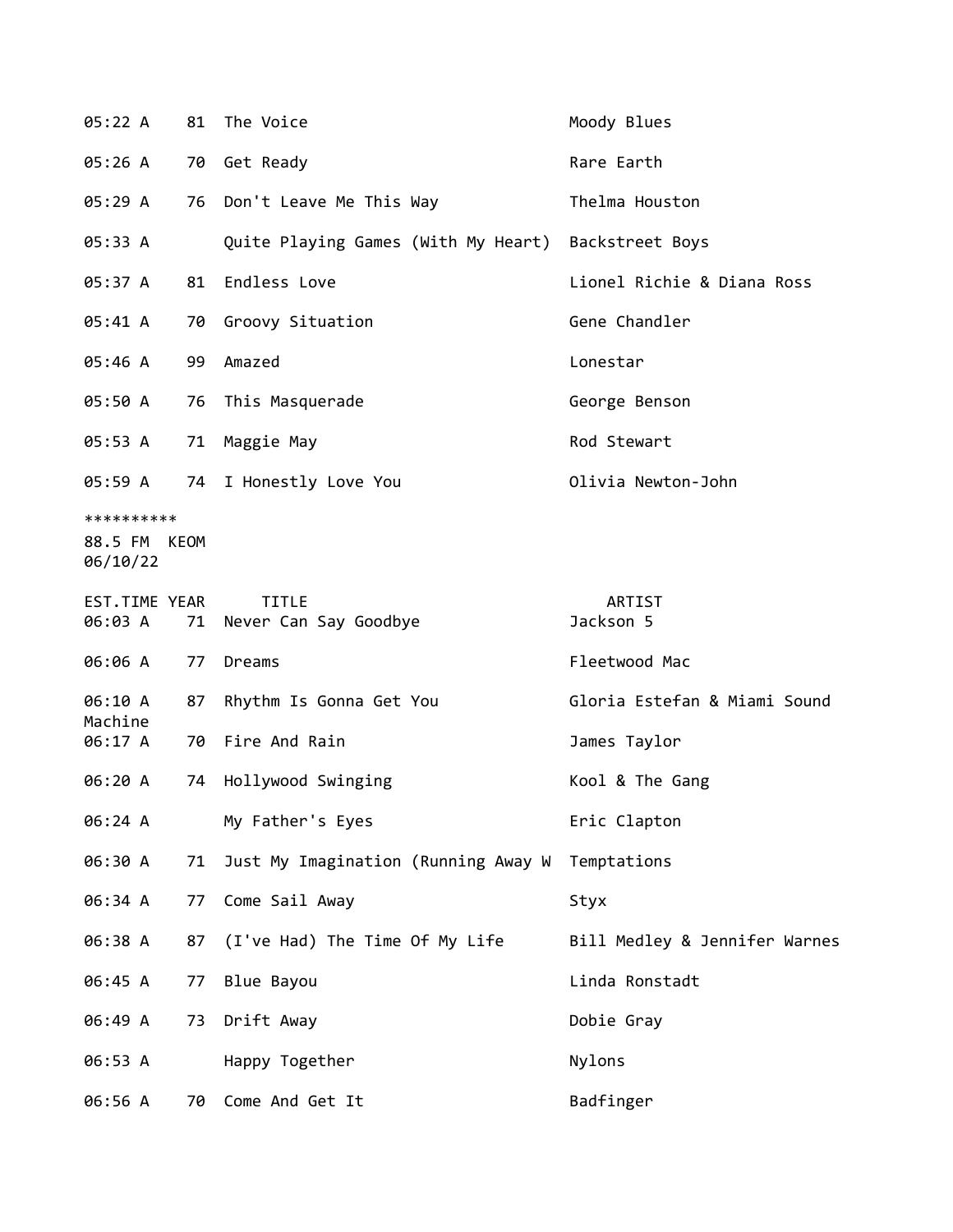\*\*\*\*\*\*\*\*\*\* 88.5 FM KEOM 06/10/22 EST.TIME YEAR TITLE ARTIST 07:01 A 74 You're The First, The Last, My Ever Barry White 07:05 A 70 25 Or 6 To 4 Chicago 07:09 A 86 Walk Like An Egyptian Bangles 07:12 A 73 The Most Beautiful Girl Charlie Rich 07:18 A 75 Bad Time Grand Funk Railroad 07:21 A I Wonder Why Curtis Stigers 07:26 A 79 Rock N Roll Fantasy Bad Company 07:31 A 78 Baker Streeet Gerry Rafferty 07:35 A 73 Goodbye Yellow Brick Road Elton John 07:39 A 89 If I Could Turn Back Time Cher 07:46 A Spanish Harlem **Aretha Franklin** 07:49 A 76 Rock And Roll Music Beach Boys 07:51 A 81 Fire And Ice **Pat Benatar** 07:58 A 83 Maniac Michael Sembello \*\*\*\*\*\*\*\*\*\* 88.5 FM KEOM 06/10/22 EST.TIME YEAR TITLE ARTIST 08:02 A 82 867-5309 JENNY Tommy Tutone 08:07 A 72 (If Loving You Is Wrong) I Don't Wa Luther Ingram 08:10 A 83 Tender Is The Night Contract Marks Browne 08:17 A 84 What's Love Got To Do With It Tina Turner

08:21 A Name Goo Goo Dolls

08:26 A 75 Fly, Robin Fly Silver Convention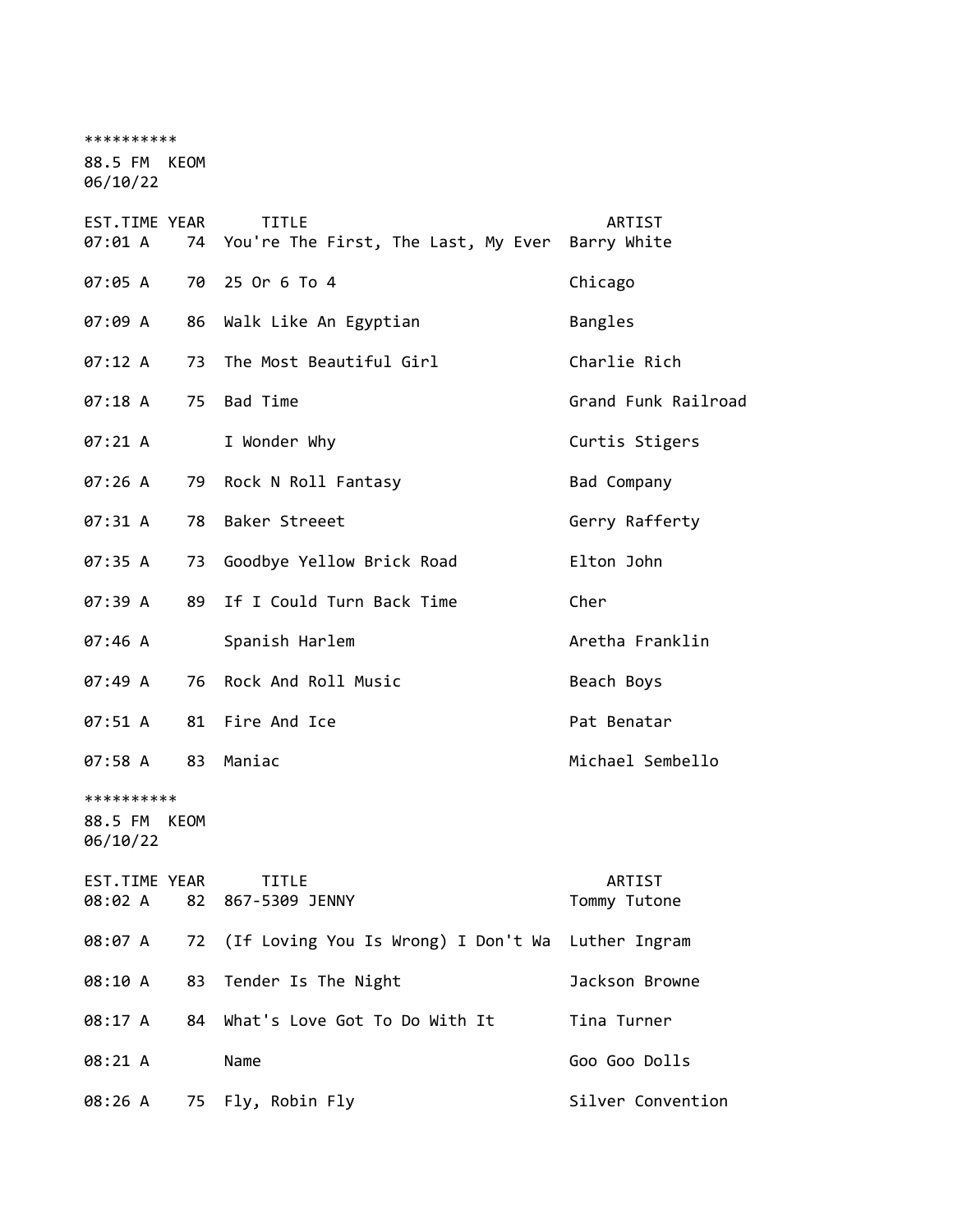| 08:30 A                                   |    | 75 Thank God I'm A Country Boy     | John Denver               |
|-------------------------------------------|----|------------------------------------|---------------------------|
| 08:33 A                                   | 78 | Shame                              | Evelyn "Champagne" King   |
| 08:37 A                                   | 86 | When I Think Of You                | Janet Jackson             |
| 08:41 A                                   | 76 | More, More, More                   | Andrea True Connection    |
| 08:46 A                                   | 90 | How Can We Be Lovers               | Michael Bolton            |
| 08:50 A                                   |    | Take Me To The River               | Talking Heads             |
| 08:58 A                                   | 74 | Mandy                              | Barry Manilow             |
| **********<br>KEOM<br>88.5 FM<br>06/10/22 |    |                                    |                           |
| EST.TIME YEAR<br>09:01 A                  |    | <b>TITLE</b><br>78 Jack And Jill   | ARTIST<br>Raydio          |
| 09:05 A                                   | 86 | Heartbeat                          | Don Johnson               |
| 09:09 A                                   | 94 | Always                             | Bon Jovi                  |
| 09:17 A                                   | 79 | Rock With You                      | Michael Jackson           |
| 09:21 A                                   | 76 | Happy Days                         | Pratt & McClain           |
| 09:23 A                                   |    | Rooms On Fire                      | Stevie Nicks              |
| 09:29 A                                   |    | 71 Without You                     | Nilsson                   |
| 09:32 A                                   | 74 | I'm Leaving It All Up To You       | Donny & Marie Osmond      |
| 09:34 A                                   |    | If You Love Somebody Set Them Free | Sting                     |
| 09:38 A                                   |    | 72 Pieces Of April                 | Three Dog Night           |
| 09:46 A                                   | 95 | Kiss From A Rose                   | Seal                      |
| 09:47 A                                   |    | Jackie Blue                        | Ozark Mountain Daredevils |
| 09:50 A                                   |    | Go The Distance                    | Michael Bolton            |
| **********<br>88.5 FM<br>KEOM             |    |                                    |                           |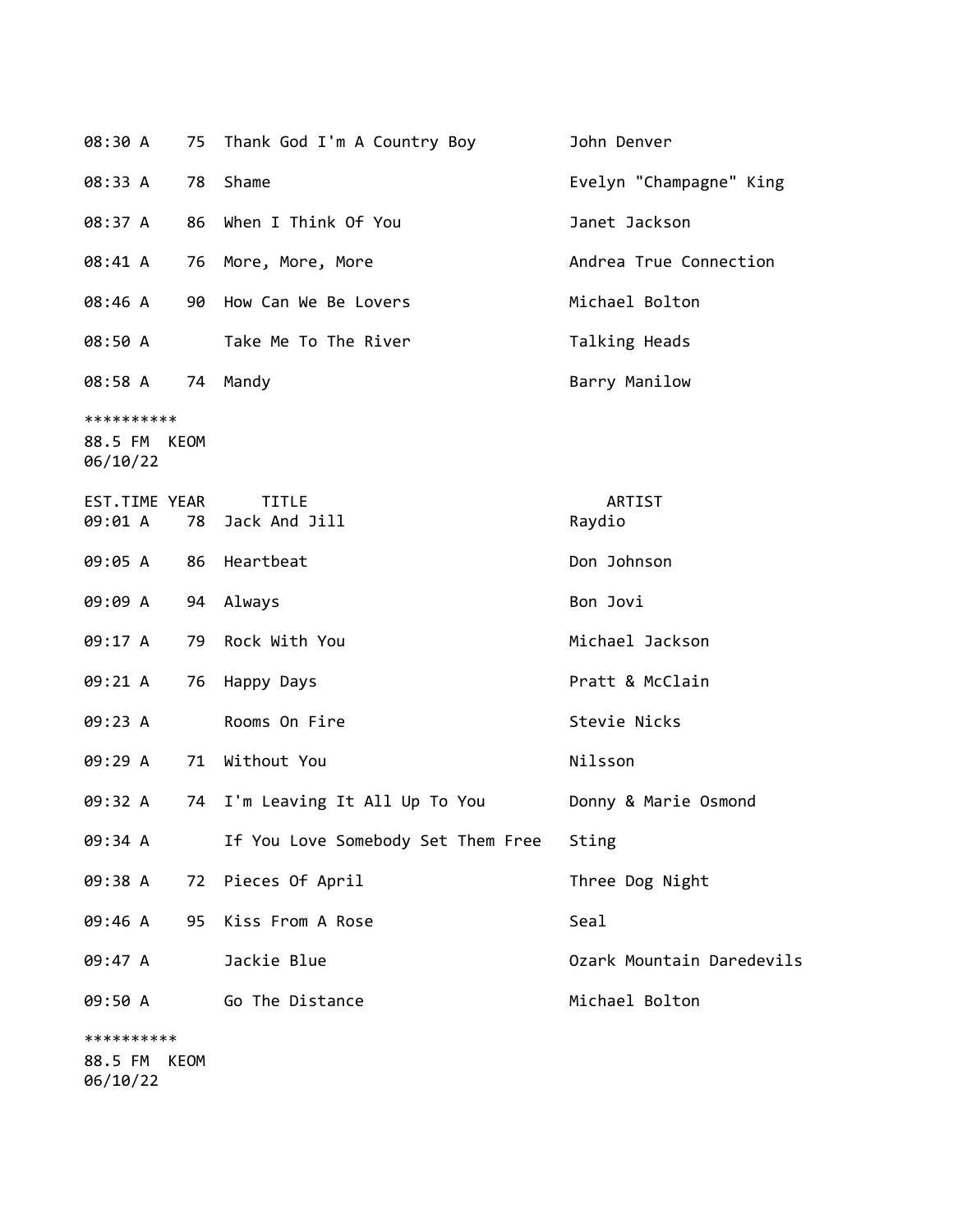| EST.TIME YEAR<br>10:00 A               |    | <b>TITLE</b><br>73 Playground In My Mind | ARTIST<br>Clint Holmes   |
|----------------------------------------|----|------------------------------------------|--------------------------|
| 10:03 A                                | 78 | Lotta Love                               | Nicolette Larson         |
| 10:06 A                                | 73 | Love Train                               | 0'Jays                   |
| 10:09 A                                | 83 | Don't Let It End                         | Styx                     |
| 10:16 A                                | 95 | Water Runs Dry                           | Boyz II Men              |
| 10:20 A                                |    | 72 Could It Be I'm Falling In Love       | Spinners                 |
| 10:25 A                                | 84 | Doctor! Doctor!                          | Thompson Twins           |
| 10:31 A                                | 73 | Midnight Train To Georgia                | Gladys Knight & The Pips |
| 10:35 A                                | 91 | The Motown Song                          | Rod Stewart              |
| 10:40 A                                | 87 | Who's That Girl                          | Madonna                  |
| 10:46 A                                | 90 | <b>Black Velvet</b>                      | Alannah Myles            |
| 10:51 A                                | 76 | Dancing Queen                            | ABBA                     |
| **********<br>88.5 FM KEOM<br>06/10/22 |    |                                          |                          |
| EST.TIME YEAR<br>11:00 A               | 77 | <b>TITLE</b><br>Boogie Nights            | ARTIST<br>Heatwave       |
| 11:03 A                                | 74 | Call On Me                               | Chicago                  |
| 11:08 A                                | 76 | Play That Funky Music                    | Wild Cherry              |
| 11:11 A                                | 84 | The Longest Time                         | Billy Joel               |
| $11:17$ A                              |    | What A Girl Wants                        | Christina Aguilera       |
| 11:20 A                                | 72 | Ventura Highway                          | America                  |
| 11:24 A                                | 84 | Dance Hall Days                          | Wang Chung               |
| 11:29A                                 | 72 | Heart Of Gold                            | Neil Young               |
| 11:32 A                                |    | Tom's Diner                              | Suzanne Vega             |
| 11:37 A                                | 84 | Jump                                     | Pointer Sisters          |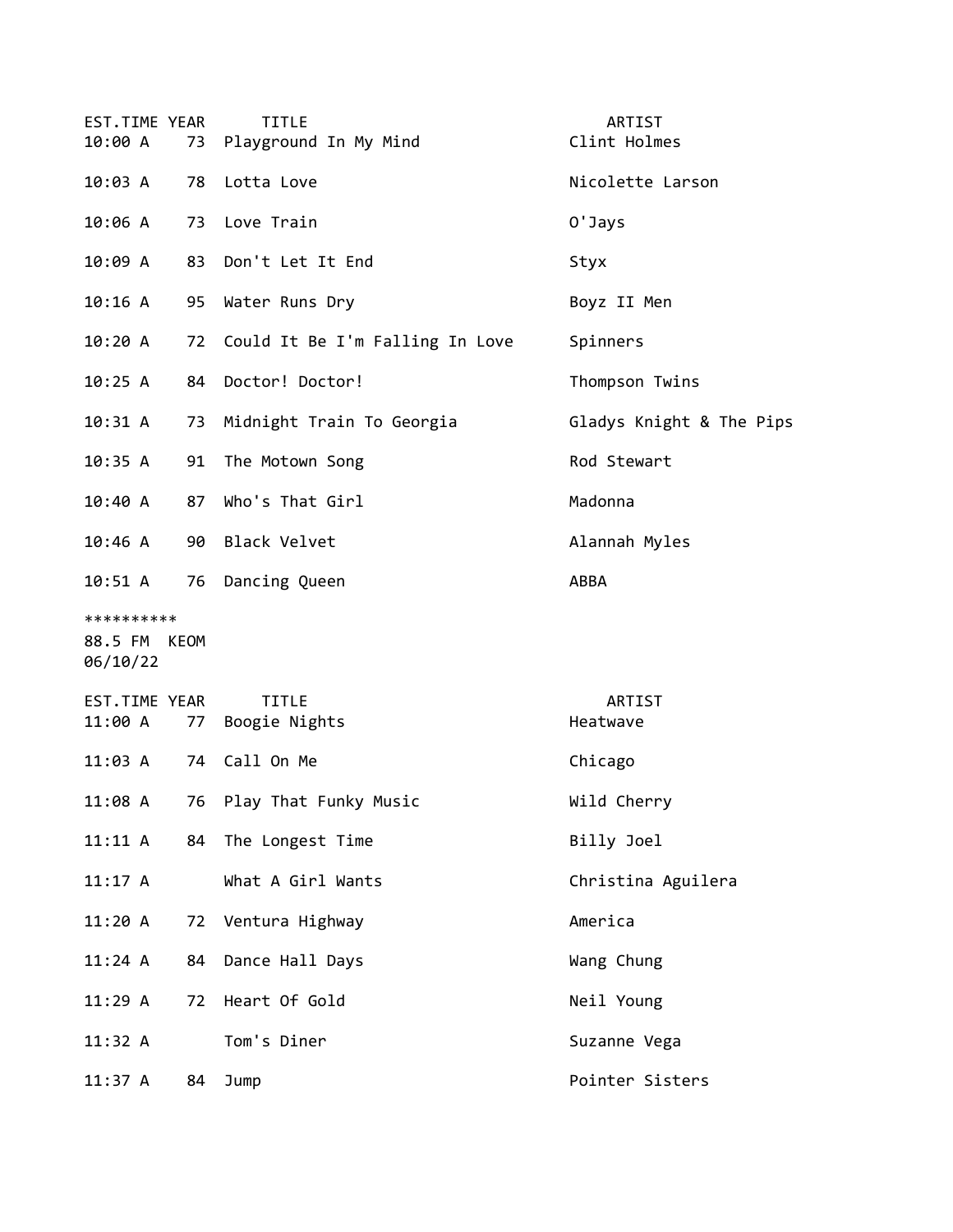| $11:41 \; \text{A}$                    |    | 72 Listen To The Music                       | Doobie Brothers                  |
|----------------------------------------|----|----------------------------------------------|----------------------------------|
| 11:47 A                                |    | (Can't Live Without Your) Love And           | Nelson                           |
| $11:51 \; A$                           |    | 86 Danger Zone                               | Kenny Loggins                    |
| **********<br>88.5 FM KEOM<br>06/10/22 |    |                                              |                                  |
| EST.TIME YEAR<br>12:00 P               | 77 | <b>TITLE</b><br>(Love Is) Thicker Than Water | ARTIST<br>Andy Gibb              |
| $12:04$ P                              |    | 71 Proud Mary                                | Ike & Tina Turner                |
| 12:07 P                                | 77 | Baby Come Back                               | Player                           |
| 12:11 P                                |    | 79 Livin' It Up (Friday Night)               | Bell and James                   |
| $12:17$ P                              |    | 74 When Will I See You Again                 | Three Degrees                    |
| 12:20 P                                | 70 | Ooh Child                                    | Five Stairsteps & Cubie          |
| 12:23 P                                |    | Don't Answer Me                              | Alan Parsons Project             |
| $12:27$ P                              |    | 97 As Long As You Love Me                    | Backstreet Boys                  |
| 12:32 P                                | 76 | Fooled Around And Fell In Love               | Elvin Bishop                     |
| $12:35$ P                              | 72 | Daddy's Home                                 | Jermaine Jackson                 |
| $12:39$ P                              |    | 82 The Girl Is Mine                          | Michael Jackson & Paul McCartney |
| 12:42 P                                |    | 79 Ain't No Stoppin' Us Now                  | McFadden & Whitehead             |
| 12:49 P                                |    | 91 Right Here, Right Now                     | Jesus Jones                      |
| 12:51 P                                | 77 | Brick House                                  | Commodores                       |
| **********<br>88.5 FM KEOM<br>06/10/22 |    |                                              |                                  |
| EST.TIME YEAR<br>01:00 P               |    | <b>TITLE</b><br>78 You Needed Me             | ARTIST<br>Anne Murray            |
| 01:03 P                                |    | Misled                                       | Kool & The Gang                  |
| 01:09 P                                | 72 | Superstition                                 | Stevie Wonder                    |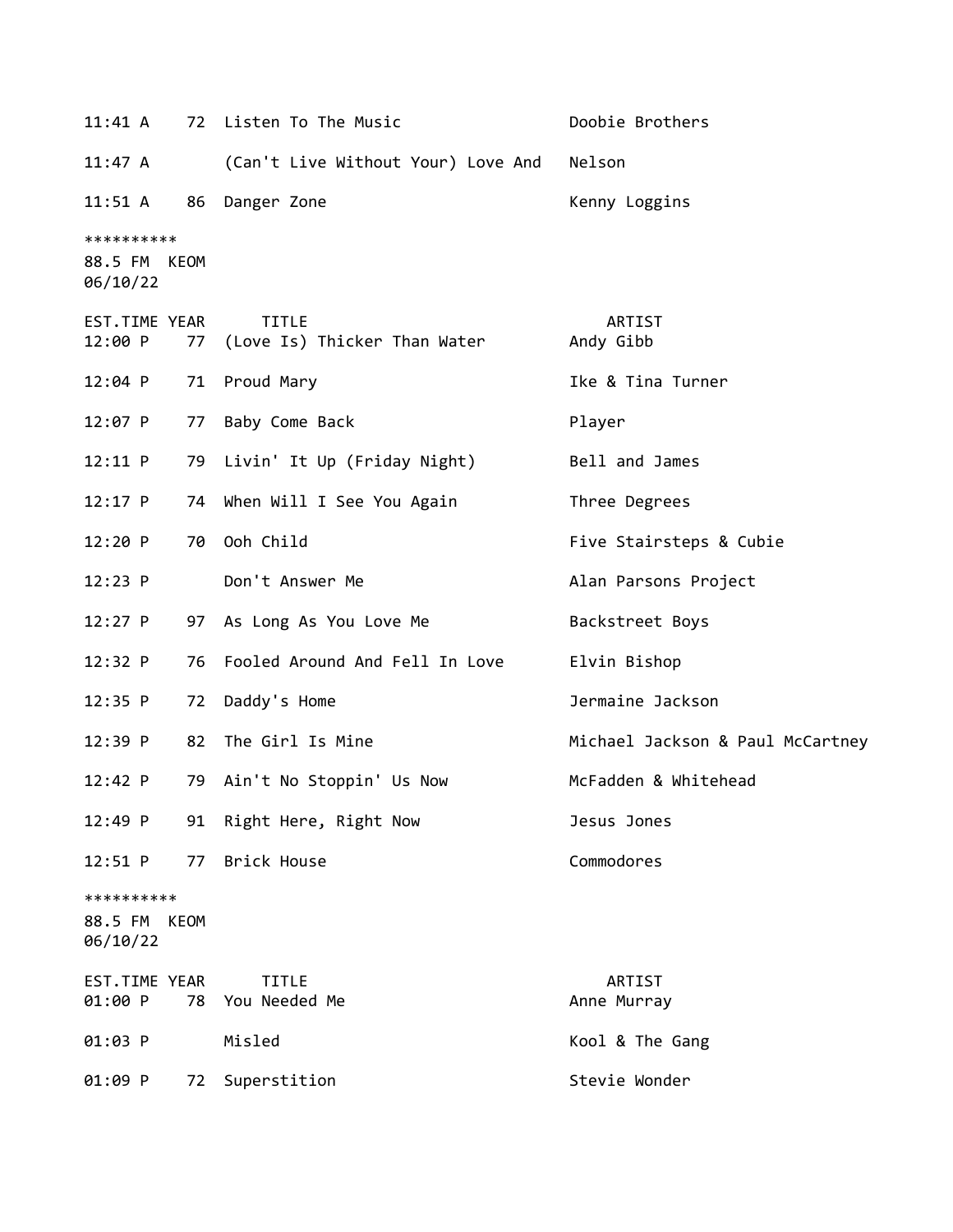| 01:13 P                                |    | 71 Ain't No Sunshine                | Bill Withers               |
|----------------------------------------|----|-------------------------------------|----------------------------|
| 01:17 P                                | 82 | Do You Really Want To Hurt Me       | Culture Club               |
| 01:20 P                                |    | I Know I'm Losing You               | Rare Earth                 |
| $01:25$ P                              | 74 | Best Of My Love                     | Eagles                     |
| 01:30 P                                | 87 | Alone                               | Heart                      |
| 01:34 P                                | 76 | Muskrat Love                        | Captain & Tennille         |
| 01:38 P                                |    | Truly Madly Deeply                  | Savage Garden              |
| 01:43 P                                | 74 | I'm Coming Home                     | Spinners                   |
| 01:49 P                                | 74 | Show And Tell                       | Al Wilson                  |
| 01:52 P                                | 76 | Crazy On You                        | Heart                      |
| **********<br>88.5 FM KEOM<br>06/10/22 |    |                                     |                            |
| EST.TIME YEAR<br>02:00 P               |    | <b>TITLE</b><br>American Pie        | ARTIST<br>Don McLean       |
| 02:04 P                                | 76 | Fly Like An Eagle                   | Steve Miller Band          |
| 02:08 P                                | 78 | A Little More Love                  | Olivia Newton-John         |
| 02:11 P                                |    | Big Time                            | Peter Gabriel              |
| 02:18 P                                | 70 | Spirit In The Sky                   | Norman Greenbaum           |
| 02:22 P                                | 76 | Sorry Seems To Be The Hardest Word  | Elton John                 |
| 02:26 P                                | 84 | Leave A Tender Moment Alone         | Billy Joel                 |
| 02:31 P                                | 77 | I Like Dreamin'                     | Kenny Nolan                |
| 02:34 P                                | 74 | I'll Have To Say I Love You In A So | Jim Croce                  |
| 02:38 P                                | 88 | Don't Rush Me                       | Taylor Dayne               |
| 02:42 P                                |    | Games                               | Redeye                     |
| 02:47 P                                |    | Wild Night                          | John Mellencamp & Me'Shell |
| Ndegeocello<br>02:51 P                 | 86 | Livin' On A Prayer                  | Bon Jovi                   |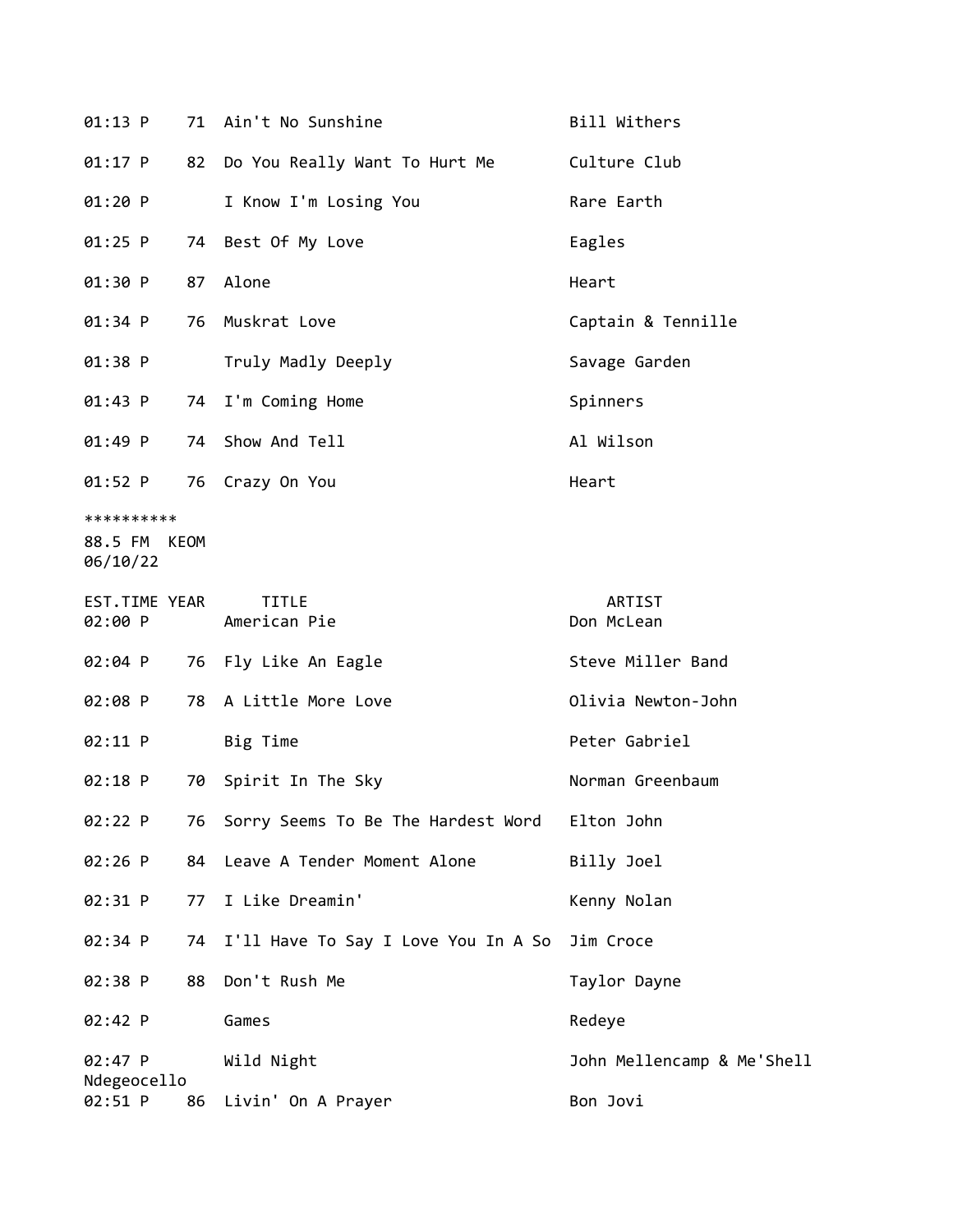\*\*\*\*\*\*\*\*\*\*

88.5 FM KEOM 06/10/22

| EST.TIME YEAR<br>03:00 P               | 76 | <b>TITLE</b><br>Love Machine                                     | ARTIST<br>Miracles                |
|----------------------------------------|----|------------------------------------------------------------------|-----------------------------------|
| 03:03 P                                | 72 | It Never Rains In Southern Californ Albert Hammond               |                                   |
| 03:06 P                                |    | 74 Sunshine On My Shoulders                                      | John Denver                       |
| 03:11 P                                |    | Seven Year Ache                                                  | Roseanne Cash                     |
| 03:15 P                                |    | 91 Rush, Rush                                                    | Paula Abdul                       |
| 03:20 P                                |    | 78 Love Is Like Oxygen                                           | Sweet                             |
| $03:24$ P                              |    | Kiss Him Goodbye                                                 | Nylons                            |
| 03:27 P                                | 73 | Long Train Runnin'                                               | Doobie Brothers                   |
| 03:31 P                                | 75 | Jive Talkin'                                                     | Bee Gees                          |
| 03:35 P                                |    | 94 Baby I Love Your Way                                          | Big Mountain                      |
| 03:39 P                                |    | 86 Live To Tell                                                  | Madonna                           |
| 03:46 P                                | 92 | Remember The Time                                                | Michael Jackson                   |
| 03:50 P                                | 73 | Right Place, Wrong Time                                          | Dr. John                          |
| 03:53 P                                | 76 | I'd Really Love To See You Tonight England Dan & John Ford Coley |                                   |
| 03:56 P                                | 71 | What Is Life                                                     | George Harrison                   |
| **********<br>88.5 FM KEOM<br>06/10/22 |    |                                                                  |                                   |
| EST.TIME YEAR<br>04:01 P               | 83 | <b>TITLE</b><br>Come On Eileen                                   | ARTIST<br>Dexy's Midnight Runners |
| 04:05 P                                | 73 | My Maria                                                         | B.W. Stevenson                    |
| 04:08 P                                | 76 | If You Leave Me Now                                              | Chicago                           |
| 04:12 P                                | 84 | Foolish Heart                                                    | Steve Perry                       |
| 04:18 P                                |    | You Keep Me Hangin' On                                           | Kim Wilde                         |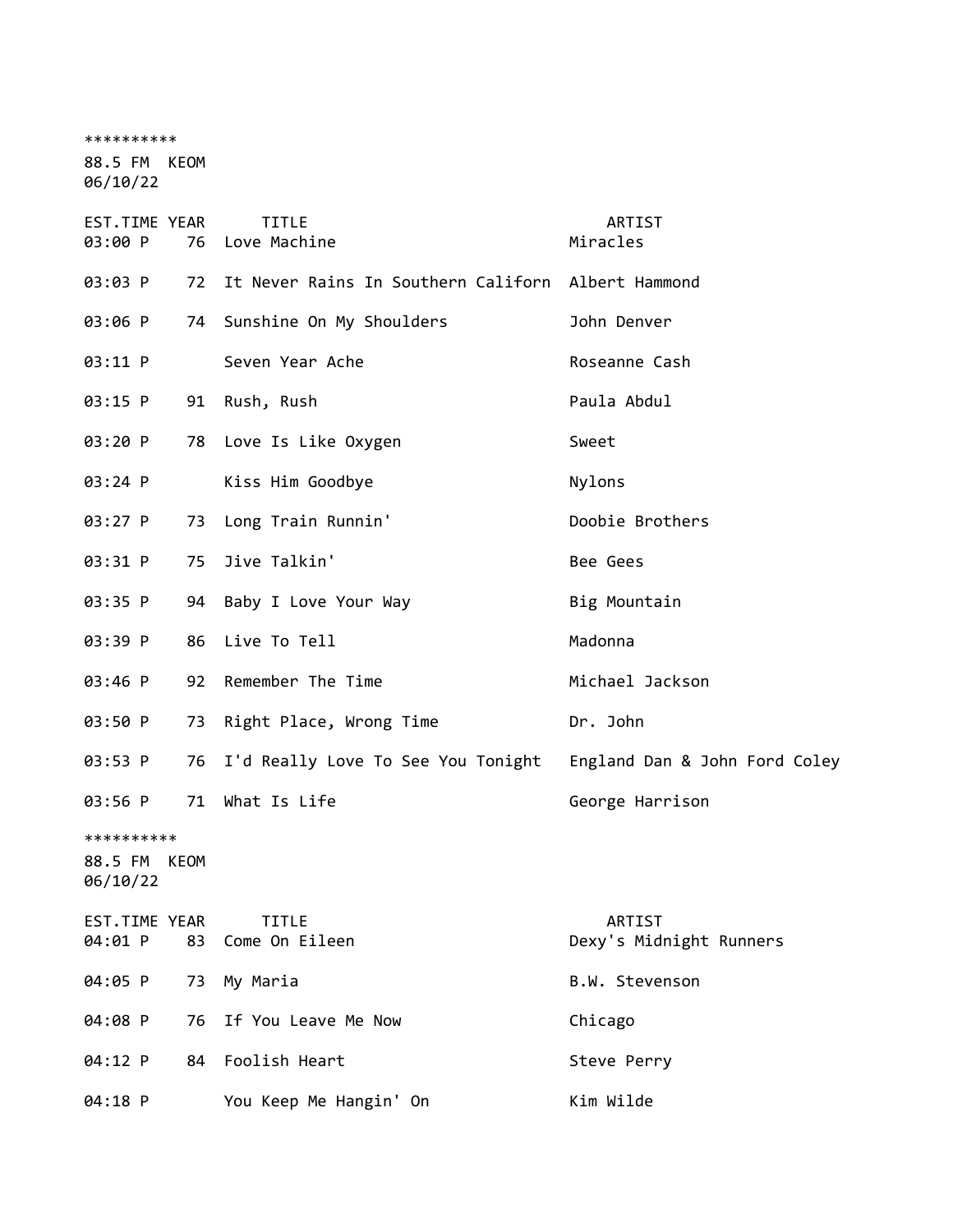| 04:22 P                                | 95 | Roll To Me                   | Del Amitri            |
|----------------------------------------|----|------------------------------|-----------------------|
| $04:25$ P                              | 76 | 50 Ways To Leave Your Lover  | Paul Simon            |
| 04:28 P                                | 72 | Motorcycle Mama              | Sailcat               |
| 04:33 P                                | 75 | Who Loves You                | 4 Seasons             |
| 04:37 P                                | 79 | Chuck E.'s In Love           | Rickie Lee Jones      |
| 04:41 P                                |    | Touch Of Grey                | Grateful Dead         |
| 04:46 P                                | 93 | Hero                         | Mariah Carey          |
| 04:51 P                                |    | 77 You Make Lovin' Fun       | Fleetwood Mac         |
| 04:54 P                                | 81 | Theme From Hill Street Blues | Mike Post             |
| **********<br>88.5 FM KEOM<br>06/10/22 |    |                              |                       |
| EST.TIME YEAR<br>05:00 P               | 73 | <b>TITLE</b><br>Sing         | ARTIST<br>Carpenters  |
| 05:03 P                                | 75 | Poetry Man                   | Phoebe Snow           |
| 05:07 P                                | 78 | Reminiscing                  | Little River Band     |
| 05:11 P                                |    | Born To Wonder               | Rare Earth            |
| $05:17$ P                              |    | Casanova                     | Levert                |
| 05:21 P                                |    | Devil Woman                  | Cliff Richard         |
| 05:25 P                                | 79 | <b>Babe</b>                  | Styx                  |
| 05:31 P                                |    | All The Love In The World    | Outfield, The         |
| 05:34 P                                | 77 | I'm In You                   | Peter Frampton        |
| 05:39 P                                | 77 | Smoke From A Distant Fire    | Sanford-Townsend Band |
| 05:42 P                                | 80 | The Wanderer                 | Donna Summer          |
| 05:49 P                                | 76 | This One's For You           | Barry Manilow         |
| 05:52 P                                | 92 | In The Still Of The Night    | Boyz II Men           |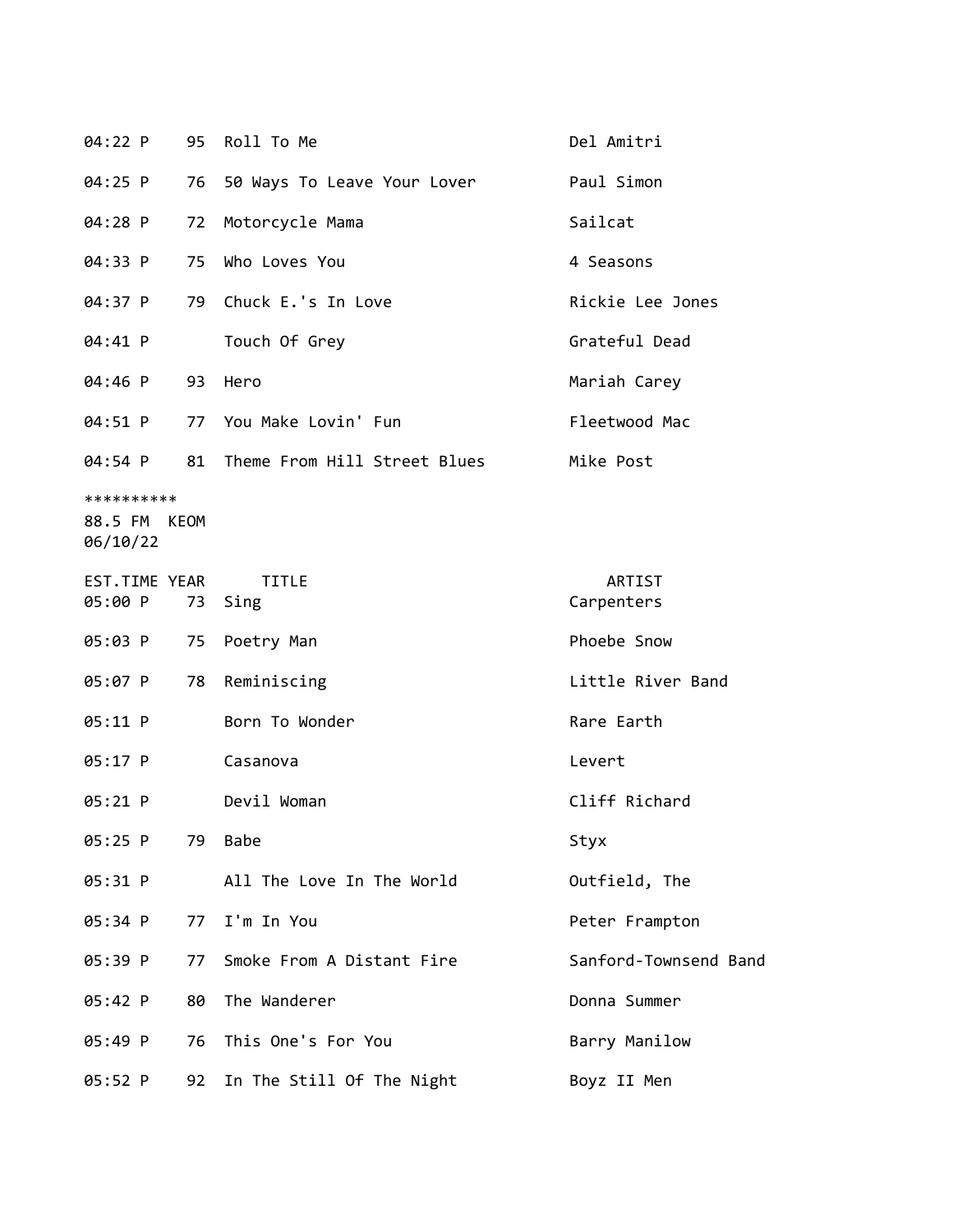\*\*\*\*\*\*\*\*\*\*

88.5 FM KEOM

| EST.TIME YEAR<br>06:00 P               |    | <b>TITLE</b><br>73 The Way We Were | ARTIST<br>Barbra Streisand |
|----------------------------------------|----|------------------------------------|----------------------------|
| 06:03 P                                |    | Walk On Water                      | Eddie Money                |
| 06:09 P                                |    | 76 I'll Be Good To You             | Brothers Johnson           |
| 06:13 P                                |    | 92 Take This Heart                 | Richard Marx               |
| 06:19 P                                |    | 85 Say You, Say Me                 | Lionel Richie              |
| 06:22 P                                |    | Look What You've Done For Me       | Al Green                   |
| 06:25 P                                |    | 71 Mr. Big Stuff                   | Jean Knight                |
| 06:28 P                                |    | 89 Get On Your Feet                | Gloria Estefan             |
| 06:33 P                                |    | 85 Sussudio                        | Phil Collins               |
| 06:37 P                                |    | 73 Yes We Can Can                  | Pointer Sisters            |
| 06:41 P                                |    | Genie In A Bottle                  | Christina Aguilera         |
| 06:46 P                                |    | 77 How Deep Is Your Love?          | Bee Gees                   |
| 06:50 P                                |    | Step By Step                       | Eddie Rabbitt              |
| 06:53 P                                |    | 74 Keep On Singing                 | Helen Reddy                |
| **********<br>88.5 FM KEOM<br>06/10/22 |    |                                    |                            |
| EST.TIME YEAR                          |    | <b>TITLE</b>                       | ARTIST                     |
| 07:00 P                                |    | 77 When I Need You                 | Leo Sayer                  |
| 07:04 P                                | 87 | Heart And Soul                     | T'pau                      |
| 07:07 P                                |    | Sister Golden Hair                 | America                    |
| 07:10 P                                |    | The Impression That I Get          | Mighty Mighty Bosstones    |
| 07:15 P                                | 82 | Hard To Say I'm Sorry              | Chicago                    |
| 07:19 P                                | 73 | I Got A Name                       | Jim Croce                  |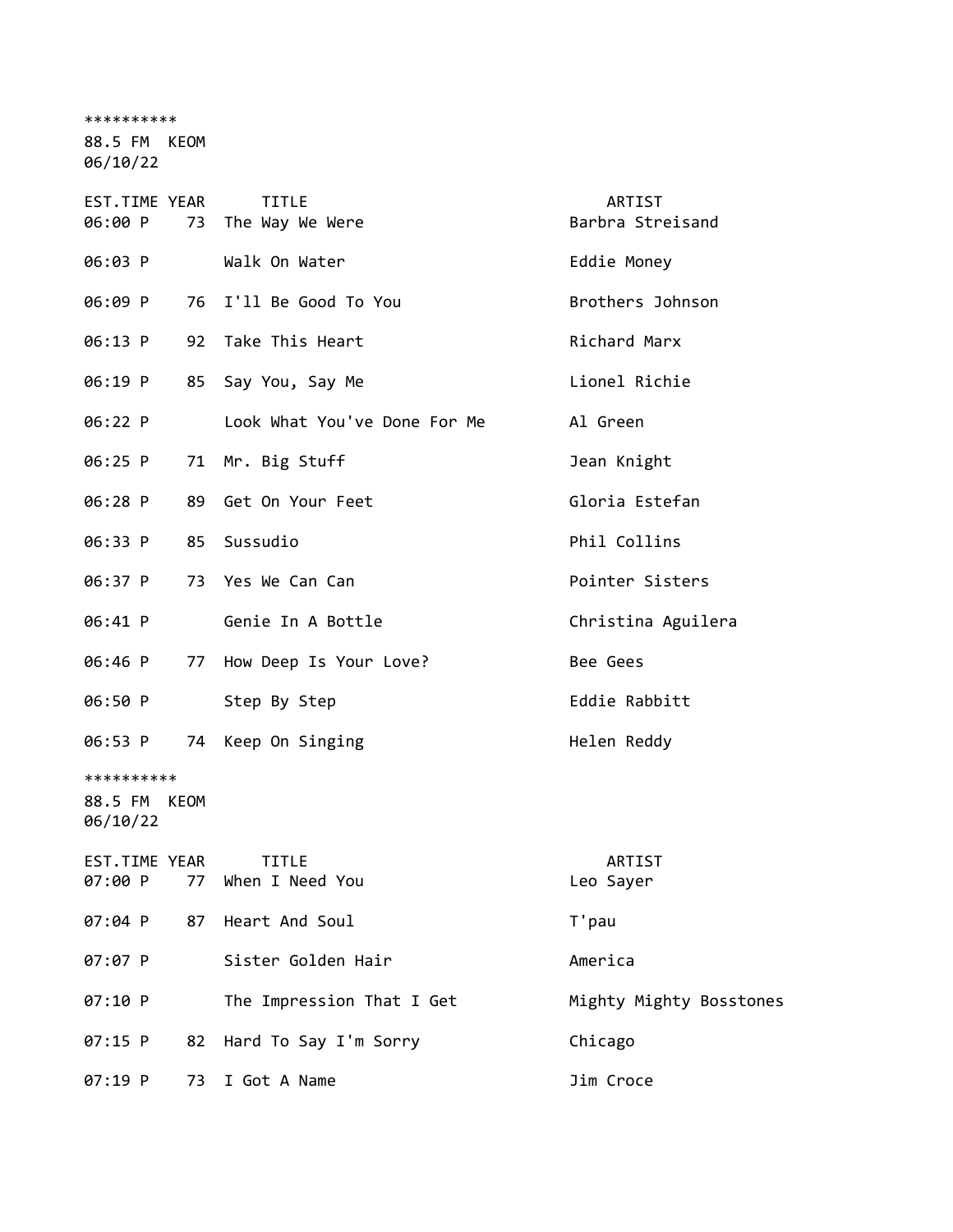| 07:22 P                                | 78 | Hopelessly Devoted To You                              | Olivia Newton-John               |  |
|----------------------------------------|----|--------------------------------------------------------|----------------------------------|--|
| $07:25$ P                              | 86 | Girl Can't Help It                                     | Journey                          |  |
| 07:29 P                                | 89 | On Our Own                                             | Bobby Brown                      |  |
| 07:34 P                                | 79 | Shake Your Body Down (To The Ground                    | Jackson 5                        |  |
| 07:37 P                                | 90 | High Enough                                            | D. Yankees                       |  |
| 07:42 P                                | 78 | Who Are You                                            | Who                              |  |
| $07:47$ P                              |    | 74 Until You Come Back To Me (That's W Aretha Franklin |                                  |  |
| 07:50 P                                |    | 82 Eye In The Sky                                      | Alan Parsons Project             |  |
| 07:55 P                                | 75 | Midnight Blue                                          | Melissa Manchester               |  |
| 07:59 P                                |    | Party All The Time                                     | Eddie Murphy                     |  |
| **********<br>88.5 FM KEOM<br>06/10/22 |    |                                                        |                                  |  |
| EST.TIME YEAR<br>08:03 P               | 70 | <b>TITLE</b><br>Black Magic Woman                      | ARTIST<br>Santana                |  |
| 08:06 P                                |    | 71 You've Got A Friend                                 | James Taylor                     |  |
| 08:10 P                                |    | Who Found Who                                          | Jellybean                        |  |
| 08:16 P                                | 82 | Shame On The Moon                                      | Bob Seger & The Silver Bullet    |  |
| Band<br>08:21 P                        |    | Do You Know (What It Takes)                            | Robyn                            |  |
| 08:25 P                                |    | 72 Clair                                               | Gilbert O'Sullivan               |  |
| 08:28 P                                |    | 71 Treat Her Like A Lady                               | Cornelius Brothers & Sister Rose |  |
| 08:30 P                                | 79 | Lonesome Loser                                         | Little River Band                |  |
| 08:34 P                                | 82 | Maneater                                               | Hall & Oates                     |  |
| 08:38 P                                |    | Opportunities (Let's Make Lots Of M Pet Shop Boys      |                                  |  |
| 08:43 P                                |    | Simple Life                                            | Elton John                       |  |
| 08:48 P                                |    | 76 Love Hurts                                          | Nazareth                         |  |
| 08:51 P                                | 78 | How Much I Feel                                        | Ambrosia                         |  |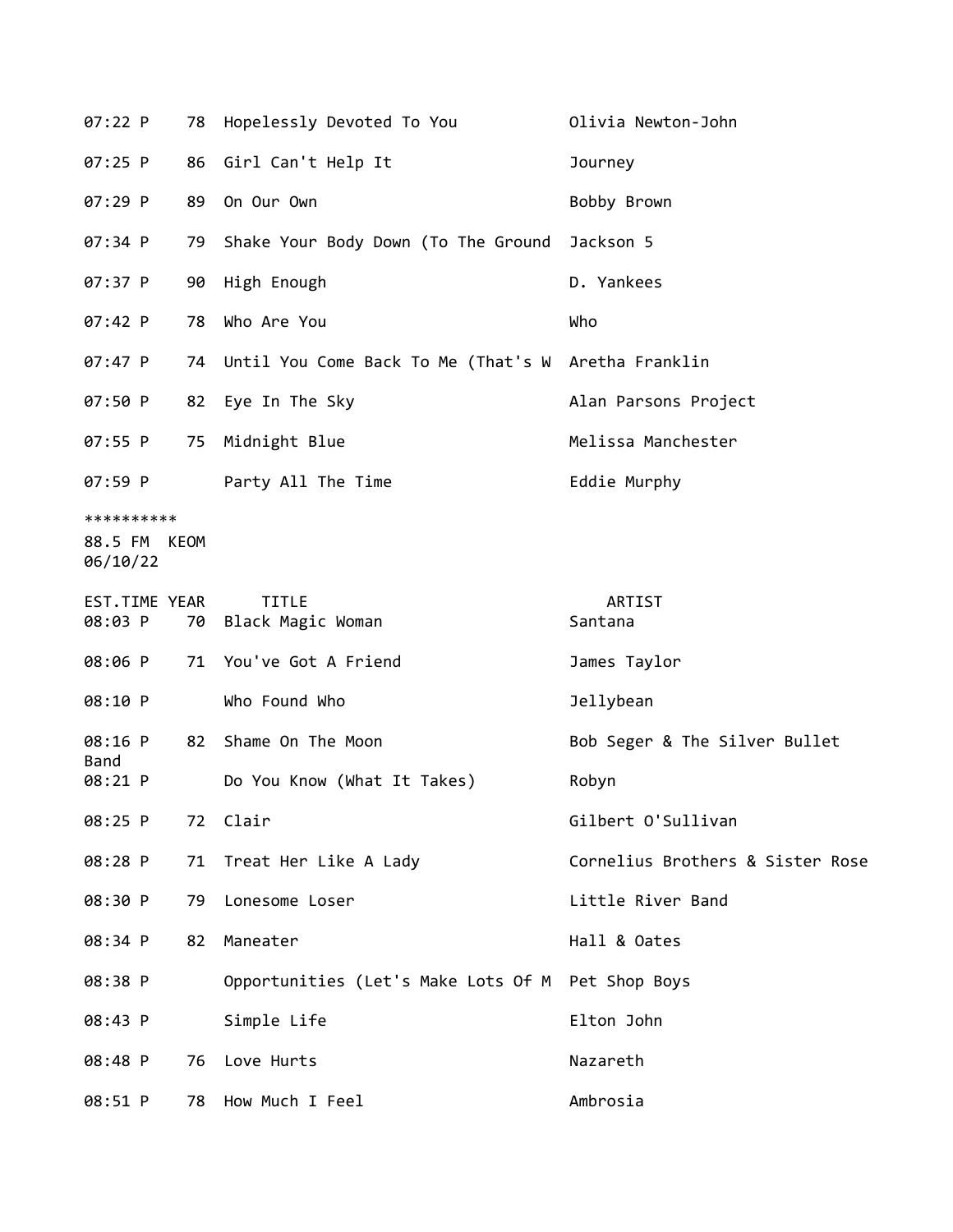08:55 P 75 Evil Woman **Electric Light Orchestra** \*\*\*\*\*\*\*\*\*\* 88.5 FM KEOM 06/10/22 EST.TIME YEAR TITLE ARTIST 09:00 P 74 Cat's In The Cradle Harry Chapin 09:03 P 71 Me And You And A Dog Named Boo Lobo 09:06 P 72 Oh Babe, What Would You Say Hurricane Smith 09:09 P 80 I Can't Tell You Why Fagles 09:15 P 75 My Eyes Adored You Frankie Valli 09:18 P Space Race Service Billy Preston 09:22 P The Break Up Song (They Don't Write Greg Kihn Band 09:24 P 97 I Want You Savage Garden 09:30 P 77 Dazz Brick 09:33 P Sultans Of Swing Dire Straits 09:38 P 83 Joanna **Kool & The Gang** 09:42 P 76 Making Our Dreams Come True Cyndi Grecco 09:46 P Total Eclipse Of The Heart Nicki French 09:49 P 78 You Belong To Me Carly Simon 09:52 P 74 Best Thing That Ever Happened To Me Gladys Knight & The Pips 09:56 P 74 Longfellow Serenade Neil Diamond \*\*\*\*\*\*\*\*\*\* 88.5 FM KEOM 06/10/22 EST.TIME YEAR TITLE ARTIST 10:01 P 79 Too Much Heaven Bee Gees 10:06 P 73 Never, Never Gonna Give You Up Barry White 10:10 P 77 (Your Love Has Lifted Me) Higher An Rita Coolidge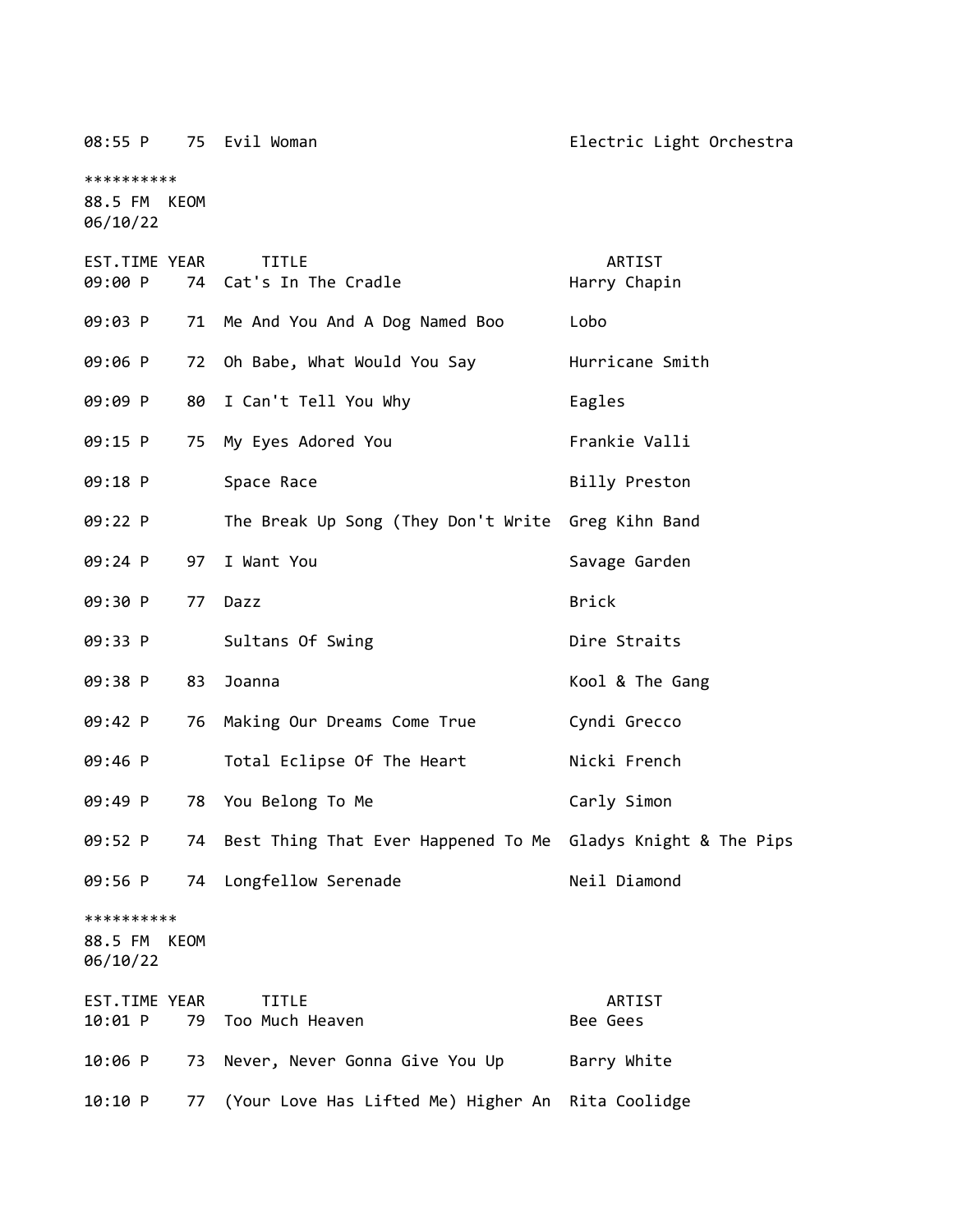|                                        | $10:14$ P                |    | 72 I Can See Clearly Now            | Johnny Nash               |
|----------------------------------------|--------------------------|----|-------------------------------------|---------------------------|
|                                        | $10:17$ P                | 77 | Swayin' To The Music (Slow Dancin') | Johnny Rivers             |
|                                        | $10:21$ P                |    | Take Me To Heart                    | Quarterflash              |
|                                        | $10:24$ P                |    | That's What Love Can Do             | Boy Krazy                 |
|                                        | $10:29$ P                |    | 74 Then Came You                    | Spinners & Dionne Warwick |
|                                        | $10:32$ P                | 74 | (I've Been) Searchin' So Long       | Chicago                   |
|                                        | $10:37$ P                | 87 | Didn't We Almost Have It All        | Whitney Houston           |
|                                        | $10:41$ P                |    | Big Yellow Taxi                     | Neighborhood, The         |
|                                        | $10:45$ P                |    | 93 Dreamlover                       | Mariah Carey              |
|                                        | 10:49 P                  | 84 | Neutron Dance                       | Pointer Sisters           |
|                                        | $10:53$ P                | 71 | It's Too Late                       | Carole King               |
|                                        | 10:58 P                  |    | 75 Some Kind Of Wonderful           | Grand Funk Railroad       |
| **********<br>88.5 FM KEOM<br>06/10/22 |                          |    |                                     |                           |
|                                        |                          |    |                                     |                           |
|                                        | EST.TIME YEAR<br>11:01 P | 73 | <b>TITLE</b><br>Hello It's Me       | ARTIST<br>Todd Rundgren   |
|                                        | $11:04$ P                |    | 78 Can't Smile Without You          | Barry Manilow             |
|                                        | $11:07$ P                | 81 | Woman                               | John Lennon               |
|                                        | 11:11 P                  | 89 | Don't Tell Me Lies                  | Breathe                   |
|                                        | $11:17$ P                | 96 | Give Me One Reason                  | Tracy Chapman             |
|                                        | 11:21 P                  | 70 | Rainy Night In Georgia              | Brook Benton              |
|                                        | $11:25$ P                |    | Se La                               | Lionel Richie             |
|                                        | 11:29 P                  | 71 | Joy To The World                    | Three Dog Night           |
|                                        | 11:32 P                  | 90 | Enjoy The Silence                   | Depeche Mode              |

11:37 P 87 I Just Can't Stop Loving You Michael Jackson